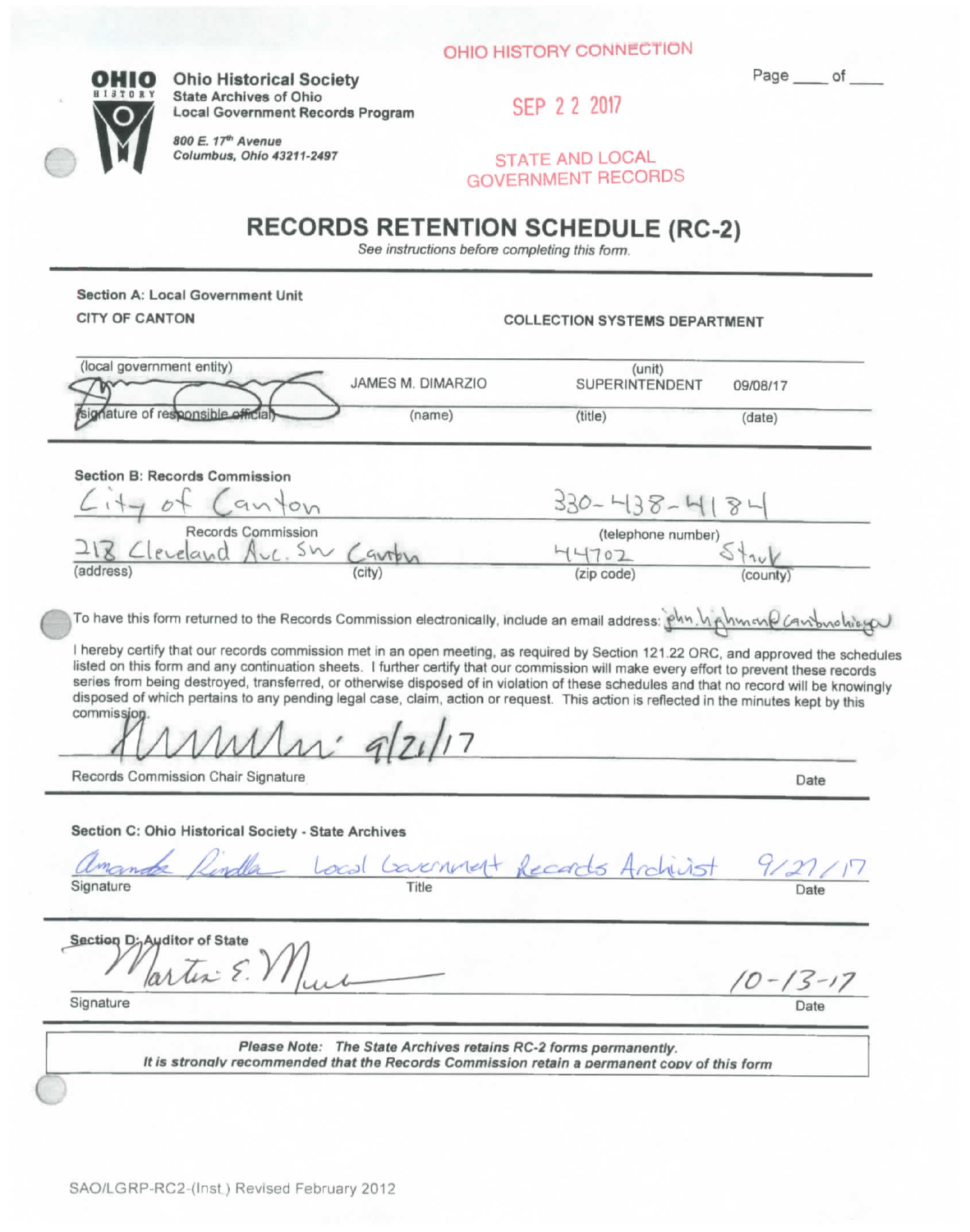



c

C

**OHIO** Ohio Historical Society **E** ISTORY State Archives of Ohio **Local Government Records Program** 

> *800 E. 17^ Avenue Columbus. Ohio 43211-2497*

## **Section E: Records Retention Schedule**

(local government entity) (unit)

| (1)<br><b>Schedule</b><br><b>Number</b> | (2)<br><b>Record Title and Description</b>                          | (3)<br><b>Retention</b><br>Period                                          | (4)<br>Media<br>Type          | (5)<br>For use by<br><b>Auditor of</b><br><b>State or</b><br><b>OHS-LGRP</b> | (6)<br>$RC-3$<br><b>Required</b><br>by OHS-<br>LGRP |
|-----------------------------------------|---------------------------------------------------------------------|----------------------------------------------------------------------------|-------------------------------|------------------------------------------------------------------------------|-----------------------------------------------------|
| $12 - 01$                               | <b>Accident Reports/ Files</b><br>Employee Injury Report<br>Vehicle | Placed in<br>personnel<br>file - 6 yrs<br>provided no<br>action<br>pending | Paper                         |                                                                              |                                                     |
| $12 - 02$                               | <b>Annual Reports</b><br>(to Service Director)                      | Permanent                                                                  | Paper                         |                                                                              | VX                                                  |
| $12 - 03$                               | Annual Reports (varies as required by<br>OEPA/USEPA)                | Permanent                                                                  | Paper                         |                                                                              | X                                                   |
| $12 - 04$                               | Complaints (misc from general public)                               | 1 yr after<br>settlement                                                   | Paper                         |                                                                              |                                                     |
| $12 - 05$                               | Contracts/Agreements (misc)                                         | 15 yrs after<br>expiration                                                 | Paper                         |                                                                              | $\Box$                                              |
| $12 - 06$                               | Copies (Reading/Informational/Reference Copy)                       | Until no<br>longer of<br>admin value                                       | Paper<br>and/or<br>Electronic |                                                                              | $\Box$                                              |
| $12 - 07$                               | Copies (Official File Copy)                                         | Use<br>applicable<br>records<br>series<br>retention<br>period              | Paper<br>and/or<br>Electronic |                                                                              | $\Box$                                              |
| $12 - 08$                               | <b>Claims for Damages</b>                                           | 2 yrs after<br>case settled<br>& all appeals<br>exhausted                  | Paper                         |                                                                              |                                                     |
| $12 - 09$                               | <b>Equipment Maintenance Records</b>                                | Life of<br>Equipment                                                       | Paper                         |                                                                              |                                                     |
| $12 - 10$                               | Maps & Plans (apply to original tracings only)                      | Permanent                                                                  | Paper                         |                                                                              | ∨⊠                                                  |
| $12 - 11$                               | Project Files (plans, specifications, work files,<br>shop drawings) | Permanent                                                                  | Paper                         |                                                                              | 1 ×                                                 |